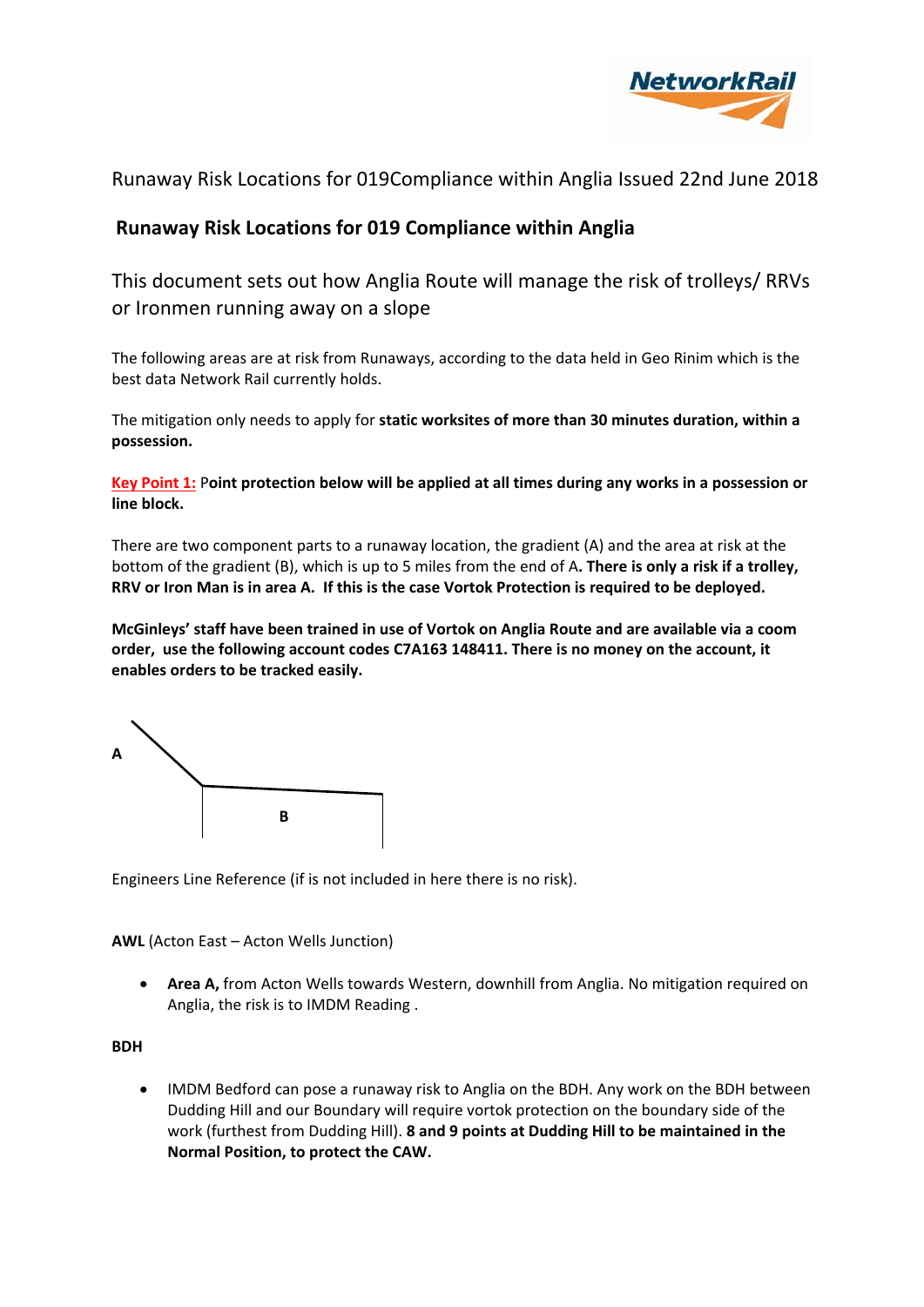

## **BGK**

- **Area A** 3m 06ch to 3m 17ch, downhill to Clapton **Area B** is from 3, 17ch to Clapton Junction **2520 and 2521 points laying reverse, towards Chingford, where there is a runaway risk in both directions form the CJC back to Hackney Downs.**
- **Area A** 4m 45ch to 4m 47ch **Area B** to Tottenham South Junction, 2529 and 2530 to be set reverse, to the TSE, which is uphill to the T&H line.
- **Area A,** 34m 52 to 34m 43ch downhill to Stansted North Junc. **Area B,** to **2640 and 2641 points set reverse to the TEN (North Curve) to protect the BGK.**
- **Area A** 35m 09ch to 35m 16ch towards Stansted North Junc, **Area B** to **2640 and 2641 points set reverse to the TEN (North Curve) to protect the BGK.**

### **BOK 1**

- **Area A** 3m 49ch to 3m 36ch, downhill towards Cannonbury. **Area B** from 3m 65ch to Stratford. Vortok to be deployed on the Willesden side of the worksite.**BOK5** ACTON WELLS JN to OLD KEW JN
- **Area A** 1m 32ch to 1 m 05ch downhill to Acton Central. **Area B** with 202 and 203 points normal to the route boundary. Vortok protection required on the Willesden side of the works.

### **BOK 2**

- **Area A** 2m 67ch to 2m 71ch downhill to Willesden**. Area B** to Acton Wells Junction. Vortok to be deployed on the Stratford side of the worksite.
- **Area A** 1m 42ch to 0m 64ch downhill towards Stratford. **Area B** to Dalston Kingsland Station (DWW1 2m 09ch).Vortok to be deployed on the Willesden side of the worksite.

### **BRA (**Braintree Branch)

 **Area A** 18m 20ch to 18m 02ch downhill towards Braintree, **Area B** from 18m 02 to the buffer stops at Braintree, protection to be placed on the Witham side of the works.

### **CAW**

 **Area A** Downhill gradient between 6m 75ch and 6m 77ch, towards Neasden Signal Box. The rest of the line to Acton Wells is at risk, Area B. **581 and 582 points at Acton Wells to be maintained in reverse to protect the North London Line.**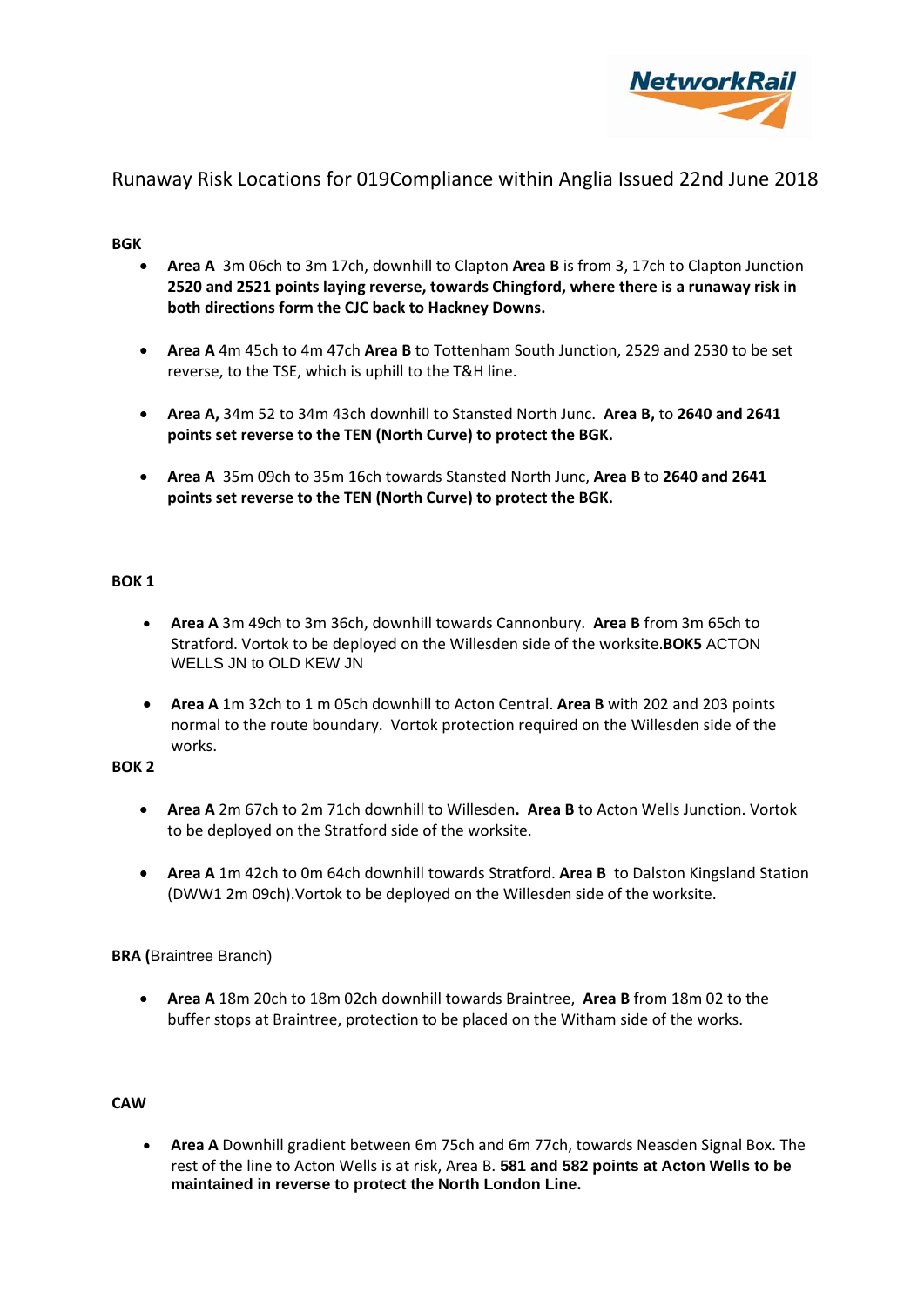

## **CCH** (CAMBRIDGE HAUGHLEY JNC)

- **Area A** 0m 63ch to 1m 06ch downhill to Coldham Lane, with runaway protection required, protection to be placed on the Dullingham side of the work site. **Area B** from 063ch to **1106 points to be maintained in normal to prevent risk to the BGK line of route.**
- **Area A** 8m 02ch to 8m 22ch, downhill towards Coldham Lane Junc **Area B** from 8m 02ch to 3m 02ch. Vortok if required to be deployed on the Chippenham side of the works .
- **Area A** from 8m 75ch to 10m 37ch, downhill towards Coldham Lane Junc . **Area B** from 8m 75ch to 3m 75ch, vortok protection Chippenham side of the worksite.
- **Area A** from 11m 12ch to 12m 75ch, downhill towards Chippenham Junction. **Area B** 12m 75ch to 17m 75ch with vortok protection required on the Haughley side of the worksite.
- **Area A** from 14m 18ch to 14m 23ch downhill towards Chippenham Junction. **Area B** from 14m 23ch to 19m 23ch. Vortok protection on the Cambridge side of the worksite.
- **Area A** from 28m 02ch to 28m 10ch downhill towards Bury St Edmunds. **Area B** from 28m 10ch to 33m 10ch, with Vortok protection on the Cambridge side of the worksite.
- **Area A** from 34m 09ch to 34m 16ch downhill to Haughley Junction. **Area B** from 34m 16ch to 39m 16ch, with vortok protection on the Bury side of the worksite.
- **Area A** from 38m 54ch to 38m 60ch downhill towards Elmswell. Area B from 38m 54ch to 33m 54ch, with vortok protection on the Haughley side of worksite.

### **CJC** CLAPTON JNC - CHINGFORD

- **Area A** 4m 50ch to 5m 54ch downhill to Clapton Junc **Area B** to Clapton Junc 2522 and 2520 points required Normal Vortok to be deployed on the Chingford side of the works.
- **Area A** 5m 32ch to 5m 66ch downhill to Clapton Junc **Area B** to Clapton Junc 2522 and 2520 points required Normal Vortok to be deployed on the Chingford side of the works.
- **Area A** 6m 21ch to 6m 43ch down to Clapton Junc **Area B** 6m21 to Clapton Junc 2522 and 2520 points required Normal Vortok to be deployed on the Chingford side of the works.
- **Area A** 6m 59ch to 6m 67ch boths ways. **Area B** none. Vortok to be deployed on the side of the trolley.
- **Area A** 7m 30ch to 7m 35ch downhill to Chingford. **Area B** 7m 35ch to Chingford Buffer Stop. Vortok to be placed London side of the works.
- **Area A** 8m 75ch to Chingford 10m 11ch. **Area B** none. Vortok to be deployed London side of the works.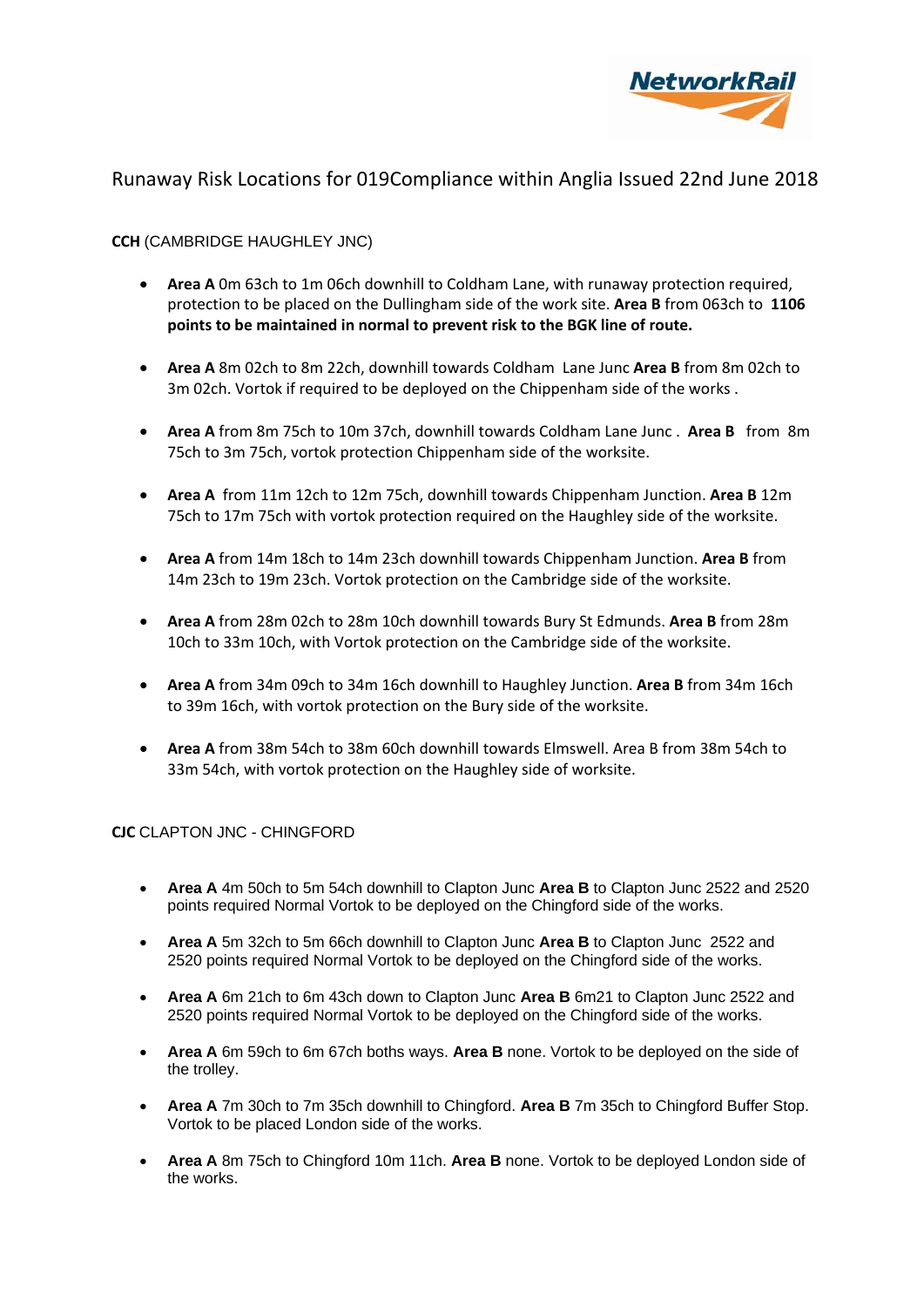

## **CNS (Channelsea Curve)**

 **Area A** Whole of the ELR, downhill towards the North London Line. **Points 2141 to normal to protect worksite and 650 to be set normal to protect the CST.**

### **COC (Colcheter‐ Clacton)**

- **Area A** 52m 31ch to 52m 70ch downhill towards East Gates. **Area B** 52m 70ch to East gate Junction, use points to deflect runaway at 53m 13ch. Vortok to be deployed on the Colchester North Side of the works.
- **Area A** 57m 04ch to 56m 32ch downhill towards Wivenhoe. **Area B** 56m 32ch to 53m 36ch, use Hythe Junction to deflect runaway. Vortok to be placed Clacton side of the works.
- **Area A** 58m 04 to 58m 33ch downhill to Gt Bentley. **Area B** 58m 33ch to 63m 33ch. Vortok to be deployed Colchester side of the works.
- **Area A** 60m 45ch to 60m 55ch downhill towards Arlesford. **Area B** 60m 45ch to 58m 04ch. Vortok deployed on the Clacton side of the works.
- **Area A** 66m 32ch to 66m 68ch there is a dip between these two places. **Area B** none. Vortok to be deployed on the side of the site nearest the trolley.
- **Area A** 67m 03ch to 67m 10ch downhill to Clacton. **Area B** To Clacton Buffers at 69m 54ch. Vortok to be deployed on the Colchester side of the works.
- **Area A** 67m 10ch to 67m 40ch downhill towards Thorpe‐le‐Soken. **Area B** 67m 10ch to 66m 33ch. Vortok to be deployed on the Clacton side of the work.

### **CRS** SHERINGHAM – CROMER

- **Area A** 44m 50ch to 44m 40ch downhill towards West Runton. **Area B** from 44m 40ch to Sheringham Buffer Stop. Vortok to be deployed on the Cromer side of the works.
- Area A 43m 69ch to 43m 65ch downhill towards West Runton. **Area B 43m 65 to** Sheringham Buffer Stop. Vortok to be deployed on the Cromer side of the works.

## **DWW2**

 **Area A** 3m 06ch to 3m 12ch**,** downhill towardsStratford. Area B from 3m 06ch to Stratford. Vortok to be deployed on the Willesden side of the worksite.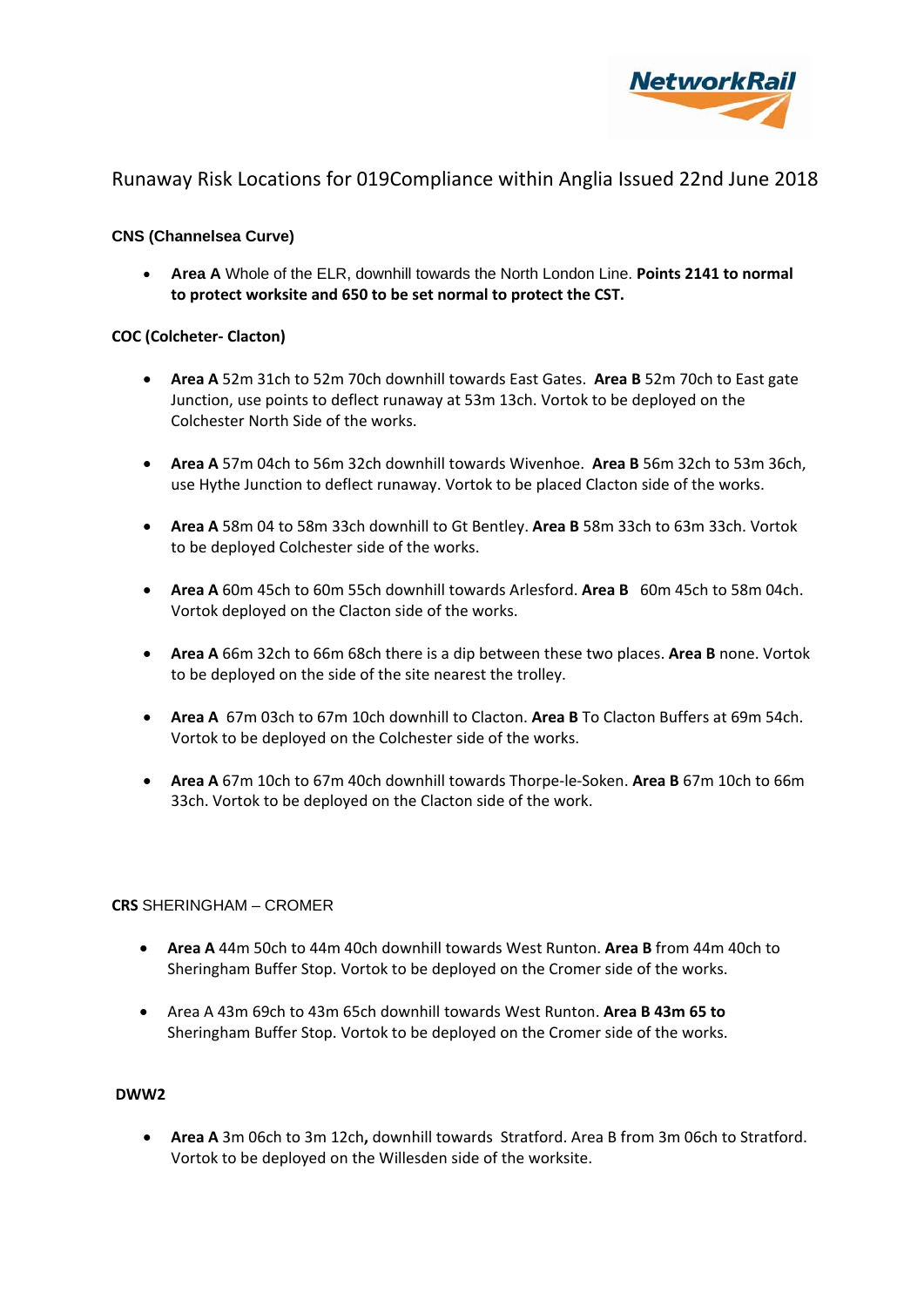

## **ENT** (Enfield Town to Bury St Junc)

 **Area A** 10m 30ch to 10m 27ch downhill towards Bury St Junc. **Area B** 10m 27 to 9m 22ch, **points 2674, 2675 and 2676 all reverse.** Vortok to be placed Enfield Town side of the works.

### **ESK**

- **Area A** from 71m to 70m 05ch downhill to Ipswich. **Area B** points XX to be set into Ipswich yard.
- **Area A** from 73m 06ch to 73m 77ch downhill towards Woodbridge. **Area B** 73m 77ch to 78m 77ch. Vortok to be placed on the Ipswich side of the works.
- **Area A** from 78m 18ch to 78m 43ch downhill towards Woodbridge. **Area B** 78m 43ch to 83m 43ch. Vortok to be placed on the Ipswich side of the works.
- **Area A** from 80m 45ch to 80m 51ch downhill towards Woodbridge. **Area B** 80m 51ch to 85m 51ch. Vortok to be deployed on the Ipswich side of the works.
- **Area A** from 82m 12ch to 82m 63ch downhill towards Woodbridge. **Area B** 82m 63ch to 84m 18ch. Vortok to be deployed on the Ipswich side of the works.
- **Area A** from 83m 12ch to 84m 18ch, this is a valley, with runaway possible in either direction. Vortok to be deployed on the side nearest the trolley.
- **Area A** 85m 15ch to 85m 53ch to 86m 49ch, this is a valley with runaway possible in both directions. Vortok to be placed on the side nearest the trolley.
- **Area A** 89m 50ch to 90m 06ch downhill towards Wickham Market. **Area B** 89m 50ch to 84m 50ch towards Ipswich. Vortok to be placed on the Saxmundham side of the works.
- **Area A** 90m 36 to 90m 43ch downhill towards Wickham Market. **Area B** 90m 36ch to 85m 36ch. Vortok to be placed on the Saxmundham side of the works.
- **Area A** 90m 55ch to 92m 56ch downhill into Saxmundham. Vortok to be placed on the side nearest the trolley.
- **Area A** 93m 25ch to 96m 23ch downhill into Darsham. Vortok to be deployed on the side of the works nearest the trolley.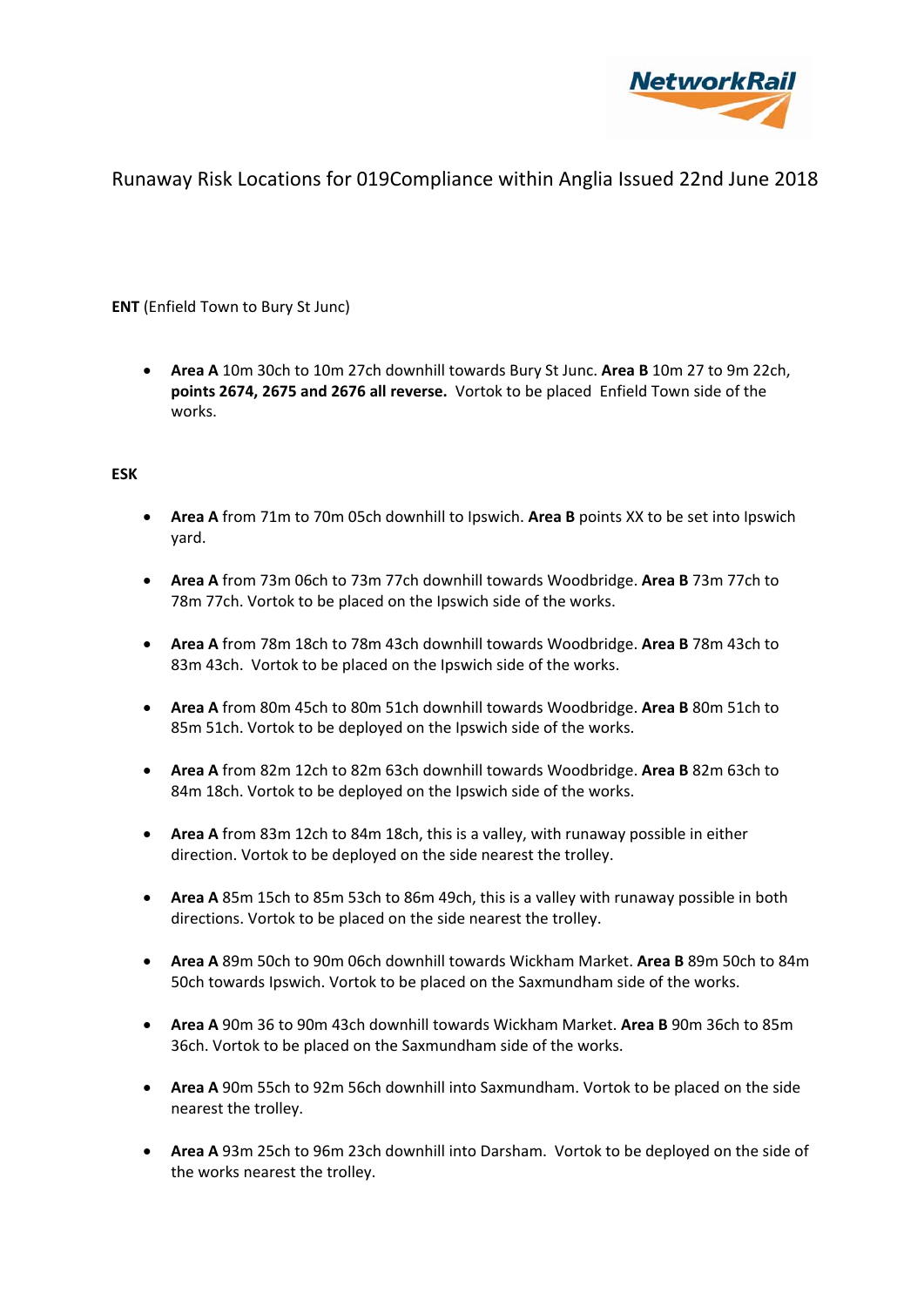

# Runaway Risk Locations for 019Compliance within Anglia Issued 22nd June 2018 **ESK Continued**

- **Area A** 95m 44ch to 98m 61ch, this is a valley. Vortok to be deployed on the trolley side of the works.
- **Area A** 98m 77ch to 101m 78ch downhill into Halesworth. Vortok to be deployed on the side of the works nearest the trolley.
- **Area A** 103m 16ch to 103m 28ch downhill towards Halesworth. **Area B** from 103m 16ch to 98m 16ch. Vortok to be deployed on the Brampton side of the works.
- **Area A** 103m 75ch to 105m 21ch into Brampton. Vortok to be deployed on the side of the works nearest the trolley.
- **Area A** 105m 49ch to 106m 48ch, this is a valley. Vortok to be provided on the side of the works nearest the trolley.
- **Area A** 107m 35ch to 108m 57ch downhill to Beccles. **Area B** 108m 57ch to 113m 57ch. Vortok to be deployed on the Brampton side of the works.

### **ETN** (Ely to Norwich)

 **Area A** 117m 28ch to 117m 71ch downhill towards Norwich. Area B 117m 71ch to 122m 71ch. Vortok to be placed Ely side of the works.

### **FEL** Felixstowe Branch

- **Area A** 72m 31ch to 72m 54ch, downhill towards Westerfield. **Area B**, None, 2212 points normal to protect ESK. Vortok to be deployed Felixstowe side of the works.
- **Area A** 73m 29ch to 73m 72ch downhill towards Derby Road. **Area B** 73m 72ch to 78m 72ch. Vortok to be deployed on the Ipswich side of the works.

### **FED**

 **Area A** 83m 70ch to 84m 48ch. **Area B** into Felixstowe Docks. Vortok to be deployed on the Ipswich side of the works. **2217 points to be maintained normal to protect the docks**.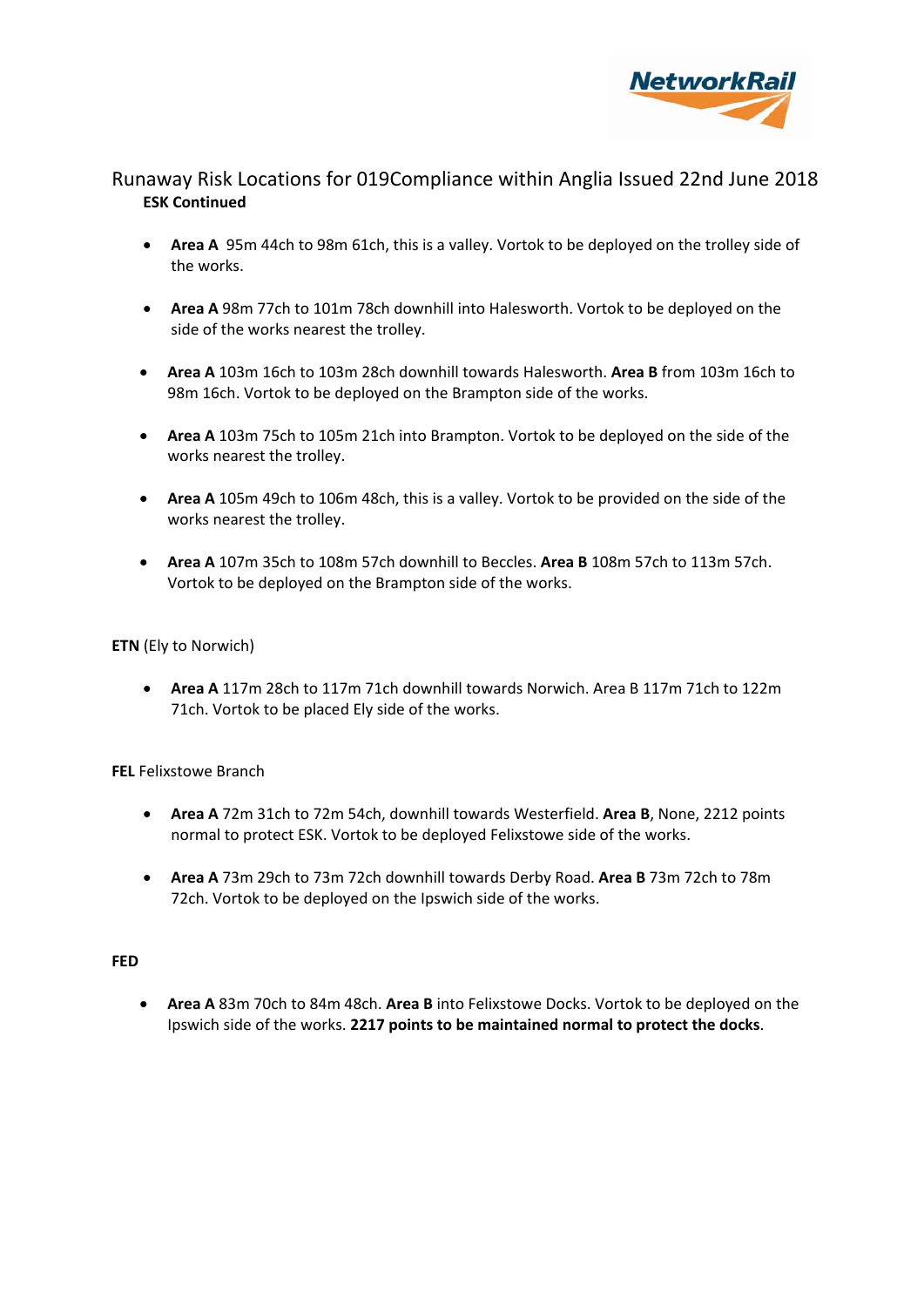

**FSS1** (FENCHURCH STREET - BARKING WEST JN)

- **Area A** from 3m 03ch to 3m 20ch downhill towards West Ham. **Area B** from 3m 20ch to 4m 36ch.Vortok to be placed on the London side of the works.
- **Area A** 3m 41ch to 3m 54ch downhill towards West Ham. **Area B** from 3m 20ch to 4m 36ch. Vortok to be deployed on the London side of the works.
- **Area A** 4m 04ch to 4m 36ch. This is a dip where there is a runaway risk in both directions in this area.

**FSS2** (BARKING WEST JN - SOUTHEND CENTRAL STATION)

- **Area A** 13m 13ch to 13m 15ch downhill towards Barking. **Area B** 13m 13ch to 8m 13ch. Vortok to be deployed on the Southend side of the works.
- **Area A** 19m 50ch to 19m 58ch downhill to West Horndon. **Area B** 19m 50ch to 14m 50ch. Vortok to be deployed on the Southend side of the works.
- **Area A** 21m 20ch to 21m 46ch downhill to West Horndon. **Area B** 21m 20ch to 16m 20ch. Vortok to be deployed on the Southend side of the works.
- **Area A** 21m 76ch to 22m 11ch downhill towards West Horndon. **Area B** 21m 76ch to 16m 76ch. Vortok to be deployed on the Southend side of the works.
- **Area A** 25m 26ch to 25m 35ch downhill towards Pitsea. **Area B** 25m 35ch to 30m 35ch. Vortok to be deployed on the Barking Side of the works.
- **Area A** 25m 70ch to 26m 32ch downhill towards Pitsea. **Area B** 26m 32ch to 31m 32ch. Vortok to be deployed on the Barking side of the works.
- **Area A** 35m 25ch to 35m 75ch downhill to Leigh on Sea. **Area B** 35m 25ch to 30m 25ch. Vortok to be deployed on the Southend side of the works.

**GOJ** GOSPEL OAK JN - JUNCTION RD JN

 **Area A** downhill towards Junction Rd Junction points **3066 and 3067 points to be maintained in reverse for protection to the T&H line.**

### **GRE** GRAHAM ROAD CURVE

 **Area A** whole of the line. **Points to be set normal, 2501** to prevent moves from the BGK running towards the North London Line **NL623 points normal** to prevent runaway onto the north London Line.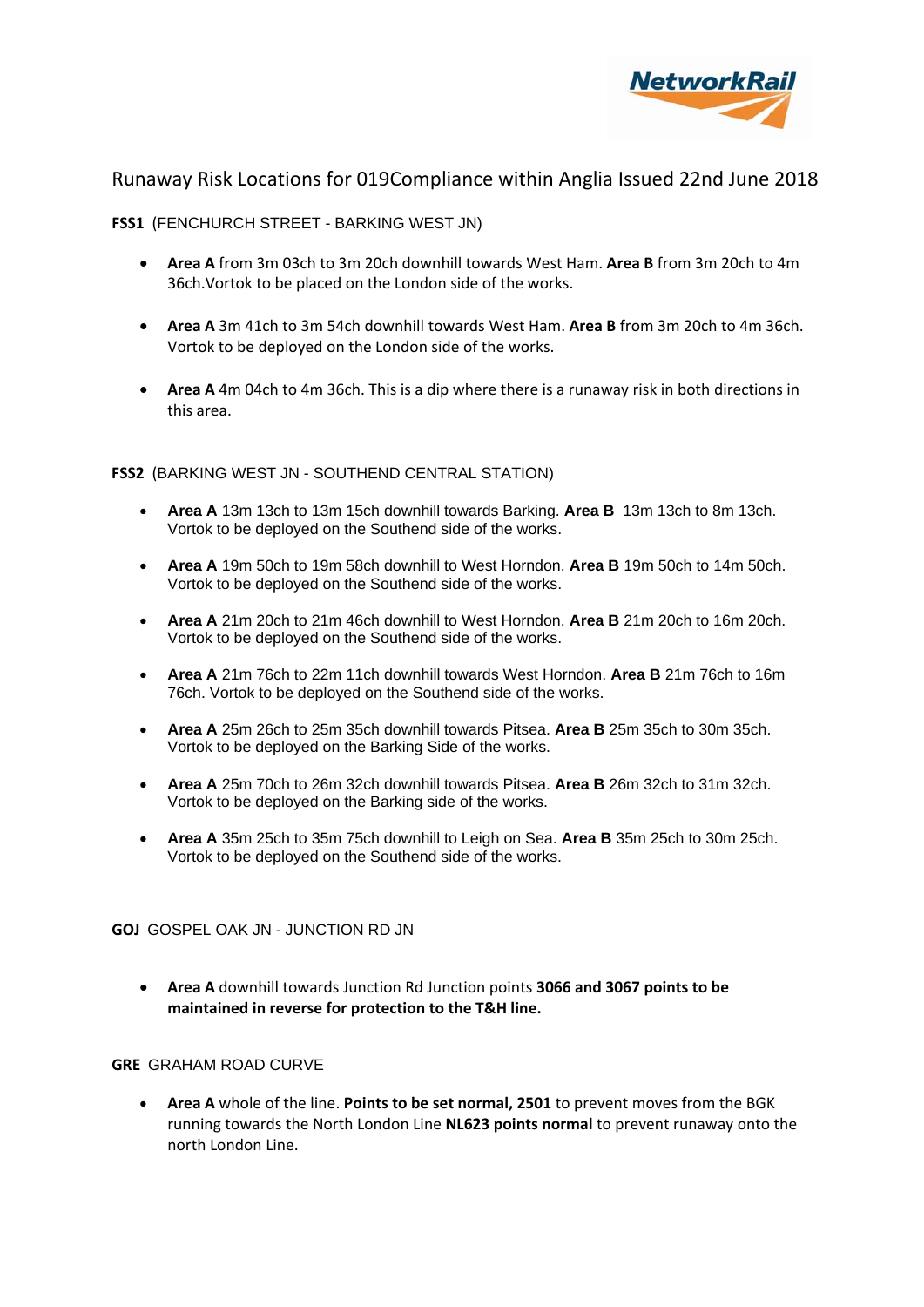

**HPW**

 **Area A** downhill on the whole line to the TAH. **71 and 2114 points to be maintained in Normal for protection.** 

## **HDT**

- **Area A** from 3m 48ch to 3m 58ch, downhill towards Rectory Road. Area B from 3m 58ch to 8m 58ch. Vortok to be deployed on the Hackney side of the worksite.
- **Area A** from 5m 7ch to 5m 73ch, downhill towards Bruce Grove. **Area B** from 5m 73 to 10m 73ch. Vortok to be deployed on the Hackney side of the worksite.
- **Area A** from 6m 15ch to 6m 18ch. Downhill towards Hackney. **Area B** from 6m 15ch to Hackney Downs . Vortok to be deployed on the Enfield Town side of the worksite. Xx points to protect the BGK.
- **Area A** 7m 22 to 7M 68ch dip. **Area B** none, dip in track. Vortok to be deployed on the side where the trolley is.
- **Area A** 8m 30ch to 8m 33ch downhill to Silver Street. **Area B** to 7m 22ch (rising gradient). Vortok to be deployed on Enfield Town side of the works.
- **Area A** 8m 58ch to 8m 66ch downhill to Bury St Junc. **Area B** to Enfield Town or Cheshunt depending upon points at Bury St Junc, can use these to deflect runaway. Vortok to be placed London side of the works.
- **Area A** 13m 26ch to 13m 29ch downhill towards Bury St Junc. **Area B** from 13m 26ch to 8m 26ch. Bury St points can be used to prevent runaway beyond the Junction at 9m 22ch. Vortok to be deployed on the Cheshunt side of the works.
- 13m 58ch to 13m 78ch downhill towards Cheshunt. Area B from 13m 78 to Cheshunt Buffer Stop **2687 points reverse, 2545 points Normal.** Vortok to be deployed Bury St Junc side of the works.

**KGC** KENSAL GREEN JN - WILLESDEN (CITY LINES)

 **Area A** whole of the ELR to Anglia Boundary. IMDM Euston at risk. Vortok protection on the Kensal Green side of the works.

**KGW** New Lines (to Willesden Low Level)

 **Area A** from start of the ELR towards Willesden low level on the whole of the line. Risk to IMDM Euston. Vortok protection on Stratford side of the work site.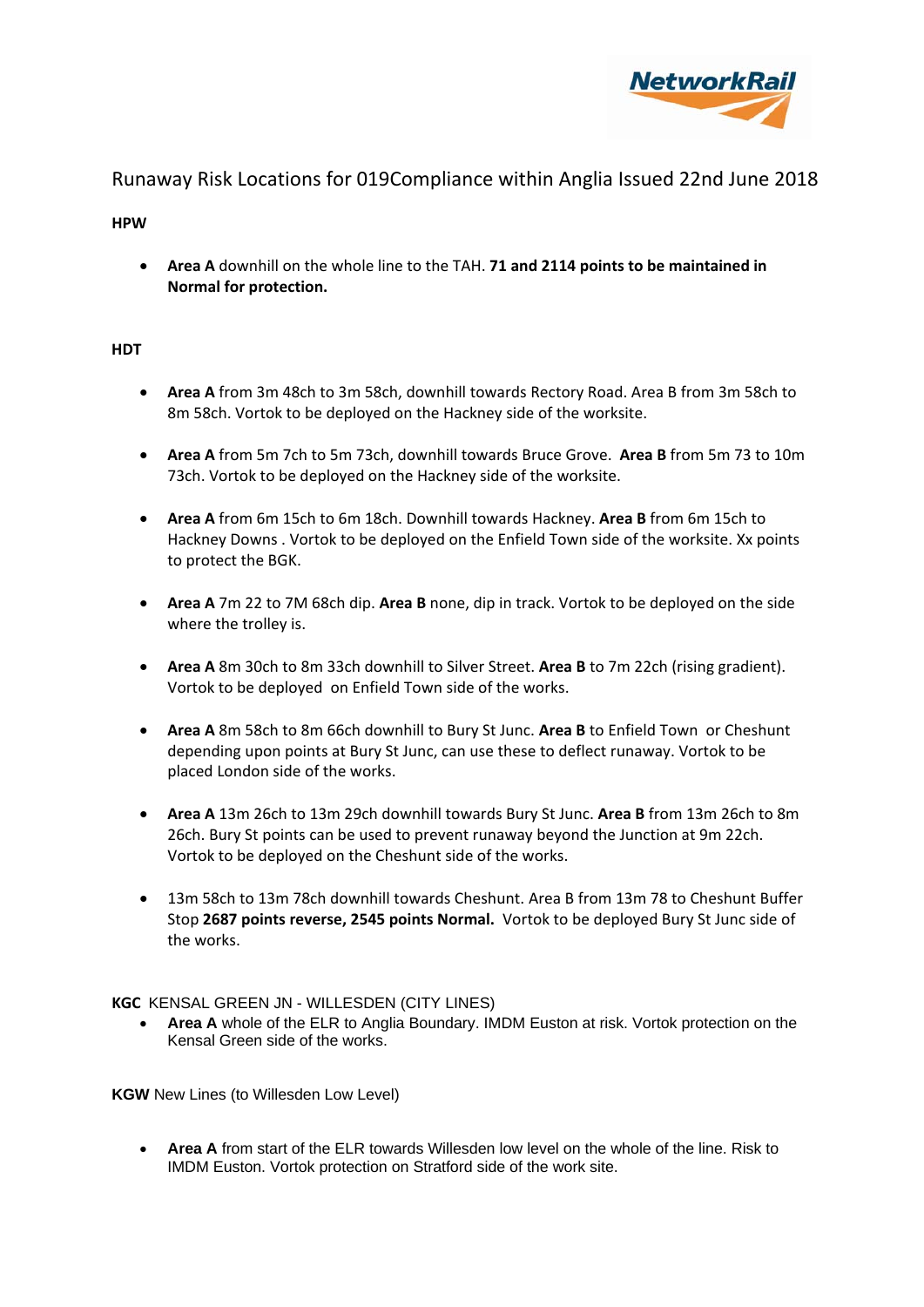

## **LTN1** (LIVERPOOL STREET - TROWSE LOWER JN)

- **Bethnal Green All Lines Area A** 0m 71ch to 0m 50ch, downhill to Liverpool Street. **Area B** from 0m 50ch to all Buffer stops . **Points can be used as protection if a runaway can be diverted from your site of work.** Vortok to be deployed on the Bethnal Green side of the works.
- **Ilford Flyover‐ Electric lines only Area A** 7m 05ch to 7m 22ch**, Area B** from 7m 22ch to 12m 22ch, downhill towards Severn Kings**. 2185 and 2186 points set reverse to the car sheds can provide mitigation countryside them.** Vortok warning to be placed Ilford side of the worksite.
- **Ilford Flyover‐ Electric Lines only Area A** 6m 75ch to 6m 46ch, **Area B from 6m 46ch to 1m 46ch,** downhill towards Stratford. **2167 and 2168 points reverse to protect, electric lines London Side of the Junction.** Vortok protection to be placed on the Ilford side of the works.
- **Romford – Brentwood all lines Area A** from 18m 55ch to 16m 05ch**, downhill towards London. Area B** from 16m 05ch to 11m 05ch, **2215/2216/2217and 2218 points all reverse at Romford protect any sites London Side of Romford.** Vortok system(s) to be deployed Shenfield side of the works.
- **Chelmsford Sidings Area A** from 2353 points to the hand points, downhill towards the buffer stops**. Area B** from the hand points to the buffer stops.
- **Colchester Area A** between 51m 67ch to 52m 36ch there is a runaway risk in both directions. There is **no Area B** as this forms a dip. Vortok protection will be required on the side(s) where the trolley is/are.
- **Area A** 105m 14ch to 105m 19ch downhill towards Norwich. **Area B** 105 19ch to 110m 19ch. Vortok to be applied on the Diss side of the works.
- **Area A** 110m 67 to 110m 73 downhill towards Diss. **Area B** 110m 67 to 105m 67. Vortok to be deployed on the Norwich side of the works.
- **Area A** 112m 75ch to 113m 54ch downhill to Norwich. Area B 113m 53 to points at Trowse to protect Norwich.

**MAH (**MANNINGTREE – HARWICH)

- **Area A** from 59m 68ch to 60m 0ch runaway risk towards Manningtree. Protection required Harwich side of the worksite. **Area B** from 59m 68 onto the North curve to 1259 trap points. **1256 and 1258 points reverse to divert runaway onto the North Curve**.
- $\bullet$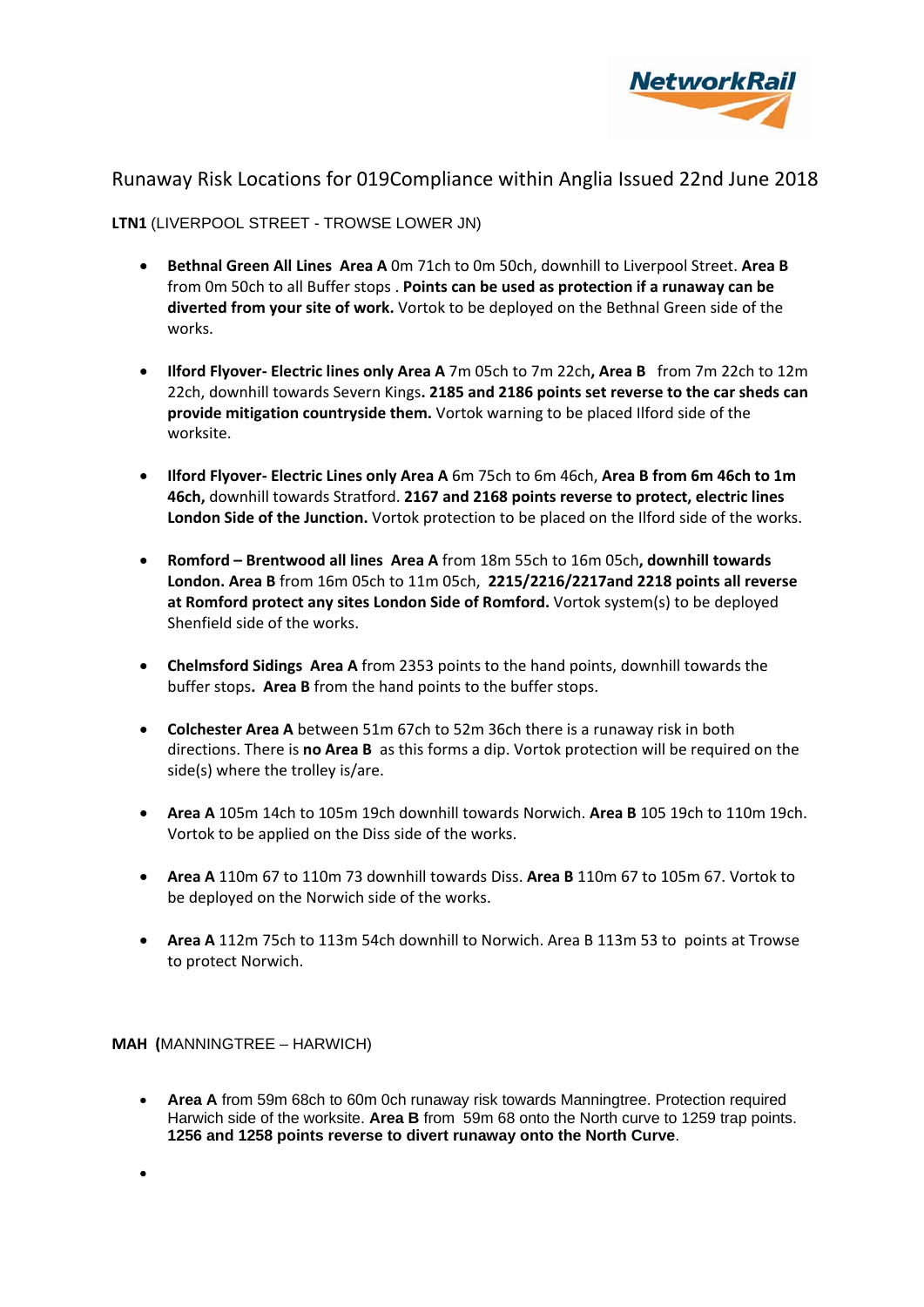

- **Area A** 61m 22ch to 61m 26ch downhill towards Mistley. **Area B** from 61m 26 to 64m 64ch. Vortok to be deployed on the Manningtree side of the works.
- **Area A** 62m 08ch to 62m 13ch downhill to Wrabness. **Area B** 62m 13ch to 64m 64ch. Vortok to be deployed upon the Manningtree side of the works.
- **Area A** 64m 17ch to 64m 55ch downhill towards Mistley. **Area B** 64m 17ch to 59m 68 onto the North curve to 1259 trap points. **1256 and 1258 points reverse to divert runaway onto the North Curve**.
- **Area A** 67m 48ch to 67m 68ch downhill to Parkston. **Area B** from 67m 68ch to 68m 02ch **Points to be set, 514 and 515 points Reverse, to protect the worksites towards Harwich from Parkston Yard.** Vortok to be deployed on the Manningtree side of the works.

### **NAY**

 **Area A** 7m 30ch to 5m 78ch downhill to Brundall. **Area B points at Brundal to be used to protect NOL.** Vortok to be deployed on the Yarmouth side of the works.

#### **NOL**

- **Area A** 13m 08ch to 13m 17ch downhill to Haddiscoe. **Area B** 13m 17 to 18m 17ch. Vortok to be applied Norwich side of the works.
- **Area A** 17m 45ch to 17m 51ch downhill towards Haddiscoe. **Area B** 17m 45 to 12m 45ch. Vortok to be deployed on the Lowestoft side of the works.
- **Area A** 17m 62ch to 17m 67ch downhill towards Somerleyton. **Area B** 17m 67ch to 20m 79ch. Vortok to be deployed on the Norwich side of the works.
- **Area A** 20m 66 to 20m 79ch downhill towards Somerleyton. Area B 20m 66ch to 17m 62ch. Vortok to be deployed on Lowestoft side of the works.

**ROU**(Romford – Upminster)

- **Area A** 0m 44ch to 0m 52ch, downhill towards Romford. **Area B** from 0m 44ch to the buffer stops at Romford.
- **Area A** 0m 71ch to 0m 76ch, downhill towards Romford. **Area B** from 0m 71ch to the buffer stop at Romford. **2219 points to be maintained normal.** Vortok to be deployed on the Upminster side of the work.**rea A** 2m 27ch to 2m 53ch downhill towards Upminster. Area B from 2m 53ch to the buffer stop at Upminster. Vortok deployment would be on the Romford side of the works.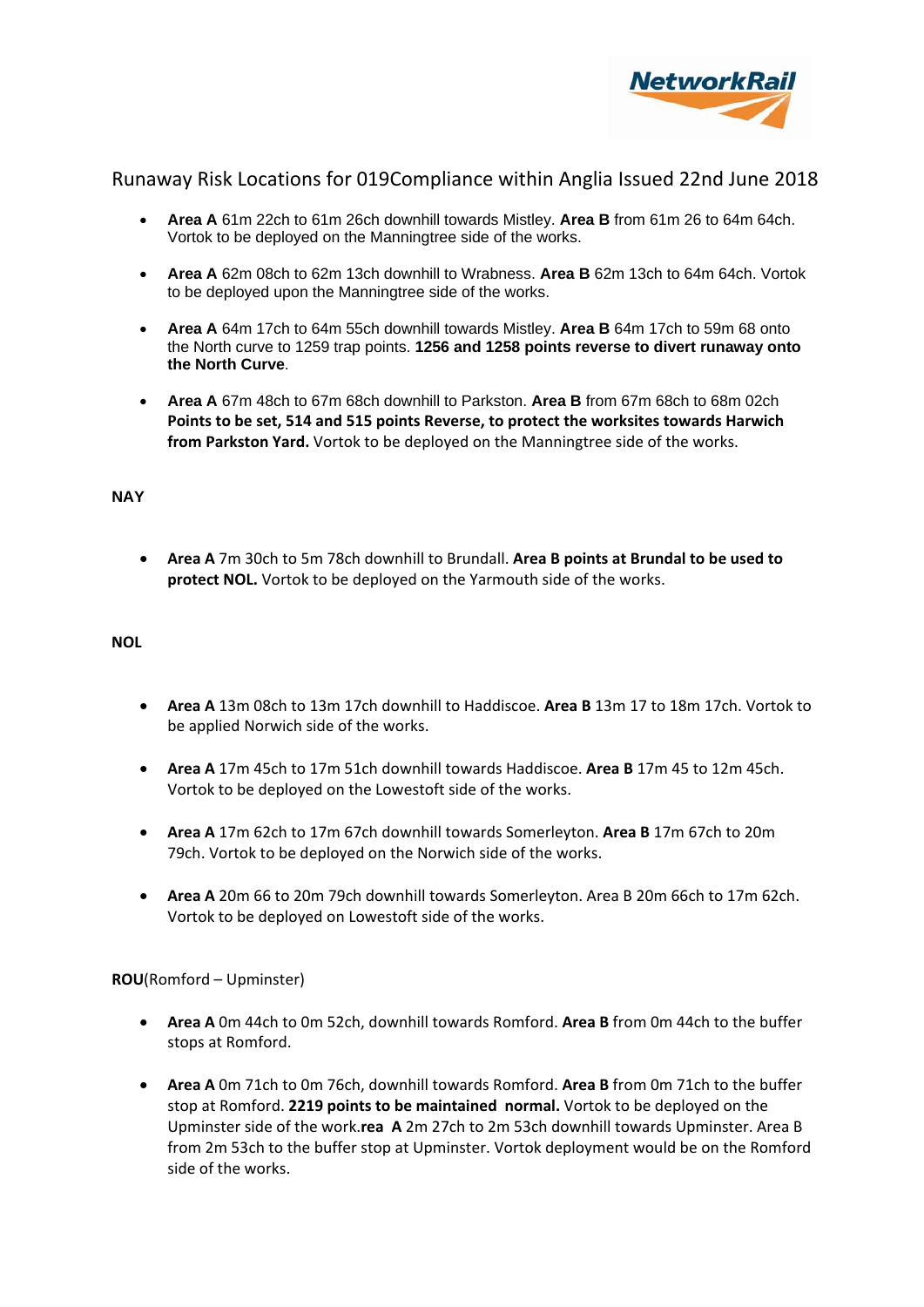

### **SOB**

- **Area A** 12m 19ch to 12m 16ch downhill to Ely. **Area B** 12m 16ch to 12m 28ch, **1134 points reverse.** Vortok Soham side of the work.
- **Area A** 11m 71ch to 11m 66ch, downhill to Soham. **Area B** 11m 66ch to 5m 66ch. Vortok to be Ely side of the works.

## **SIZ** (Sizewell Branch)

 **Area A** the whole of the branch in both directions. Vortok to be deployed on the trolley side of the works.

## **SSL** SEVEN SISTERS LOOP

 **Area A** Runaway risk in both directions. Points to be maintained in the normal position at both ends of the loop.

### **SSV** (SHENFIELD - SOUTHEND VICTORIA)

- **Area A** UP& DN Southend from 20m 48ch to 21m 22ch downhill towards Billericay. **Area B**  from 21m 22ch to 25m 48ch. Vortok to be deployed on the Shenfield side of the works.
- **Area A** Southend Loop from 20m 46ch to 20m 76ch downhill towards Billericay. **Area B** from 20m 76ch to 25m 48ch on the Southend Branch. Vortok to be deployed on the Shenfield side of the works.
- **Area A** 23m 22ch to 24m 16ch, downhill from Billericay**. Area B** from 23m 22ch to 20m 46ch. Vortok deployment will be required on the Billericay side of the works.
- **Area A** 24m 49ch to 24m 58ch**,** downhill towards Wickford. **Area B** from 24m 58ch to 29m 58ch. Vortok protection required on the Shenfield side of the works.
- **Area A** 24m 73ch to 25m 56ch downhill towards Wickford. **Area B** from 25m 56ch to 30m 56ch.Vortok to be placed on the Shenfield side of the worksite.
- **Area A** 25m 70ch to 26m 03ch, downhill towards Wickford. **Area B** from 26m 03ch to 31m 03ch. Vortok to be deployed on the Shenfield side of the works.
- **Area A** 26m 13ch to 26m 70ch, downhill towards Wickford. **Area B** from 26m 70ch to 31m 70ch. Vortok to be deployed on the Shenfield side of the work.
- Area A 27m 05ch to 27m 54ch, downhill towards Wickford. **Area B** from 27m 54ch to 32m 54ch. Vortok to be deployed on the Shenfield side of the work.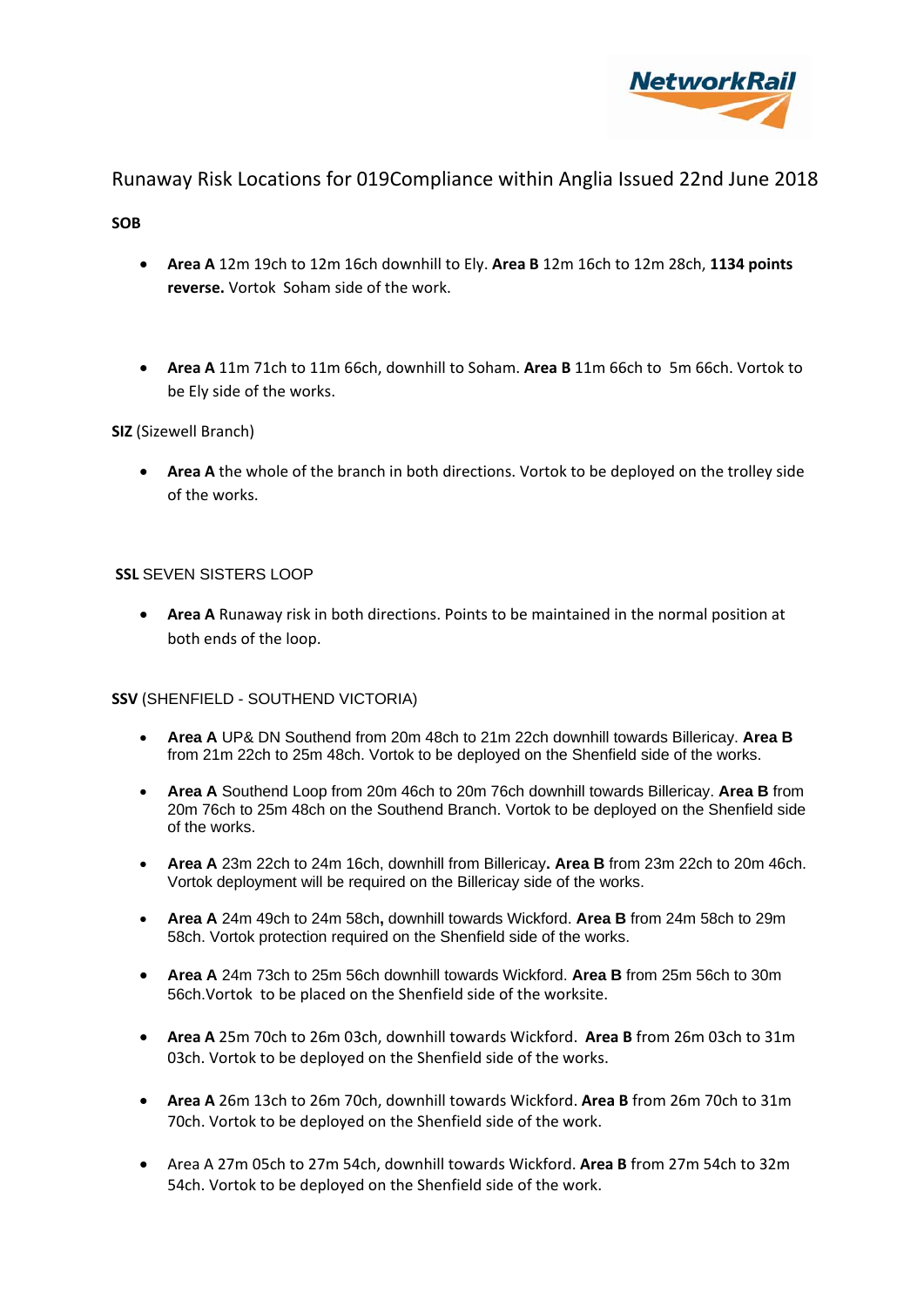

### **SSV Continued**

- **Area A** 28m 32ch to 28m 52ch, downhill towards Wickford. **Area B** from 28m 52ch to 33m 52ch. Vortok to be deployed on the Shenfield side of the work.
- **Area A** 29m 13ch to 29m 55ch, downhill towards Wickford. **Area B** from 29m 13ch to 24m 13ch. Vortok to be deployed on the Southend side of the work
- **Area A** 29m 78ch to 30m 31ch, downhill to Rayleigh. **Area B** from 30m 31ch to 35m 31ch. Vortok to be deployed on the Shenfield side of the worksite.
- **Area A** 31m 61ch to 32m 66ch, downhill to Wickford. **Area B** from 31m 66ch to 26m 66ch. Vortok to be deployed on the Southend side of the worksite.
- **Area A** 33m 15ch to 33m 38ch, downhill to Rayleigh. **Area B** from 33m 15ch to 27m 15ch. Vortok to be deployed on the Southend side of the works.
- **Area A** 33m 79ch to 34m 32ch downhill towards Hockley. **Area B** from 34m 32ch to 39m 32ch. Vortok to be deployed on the Shenfield side of the works.
- **Area A** 34m 68ch to 35m 14ch, downhill to Rayleigh. **Area B** from 34m 68ch to 29m 68ch. Vortok to be deployed on the Southend side of the works.
- **Area A** 35m 42ch to 35m 62ch downhill to Hockley. **Area B** from 35m 62ch to 40m 62ch. Vortok to be deployed on the Shenfield side of the works.
- **Area A** 36m 25ch to 37m 73ch, downhill towards Rochford. **Area B** from 36m 25ch to Southend Victoria. Vortok to be deployed on the Shenfield side of the works.

### **SSL**

**Area A** downhill on the whole line. Points XX to be maintained normal to prevent runaways.

### **STB (Colchester Town)**

 **Area A** down hill on the whole ELR to Colne Junction. **Area B** points to be sued to deflect runaway. Vortok to be placed Colchester Town side of the works.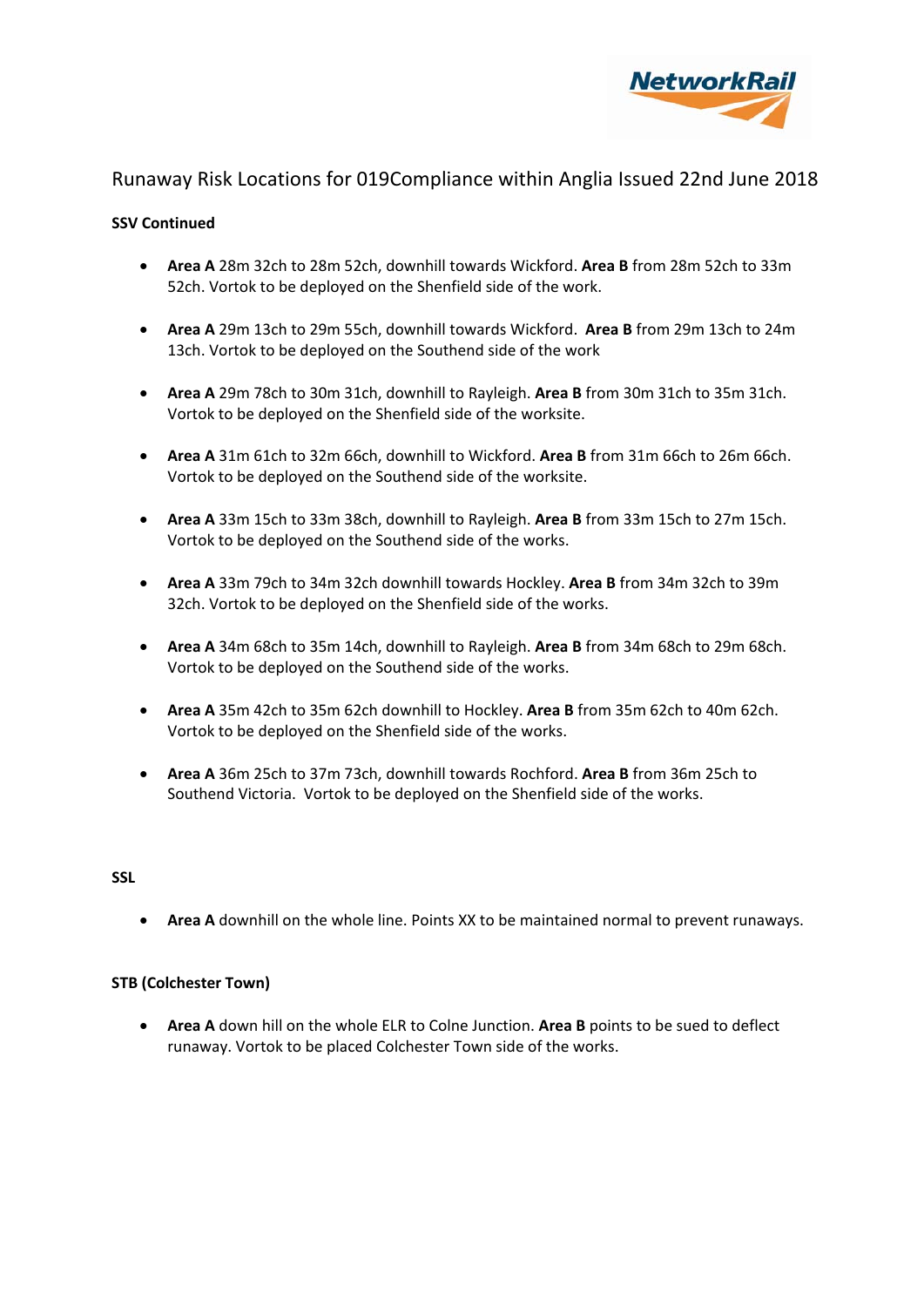

**SUD**(Sudbury Branch)

- **Area A** from 50m 34ch to 50m 14ch towards Marks Tey. **Area B** To Marks Tey, with vortok protection to be placed on the Sudbury side of the worksite, if required. **2390 points maintained normal to protect LTN1.**
- **Area A** from 52m 55ch to 53m 29ch downhill towards Sudbury. **Area B** from 53m 29ch to the buffer stop at Sudbury, vortok protection will be required on the Marks Tye side of the worksite.

**TAH** 

- **Area A** 13m 16 to 13m 31ch, downhill towards Barking. **Area B,** to the Buffer stop at Barking. Vortok to be deployed on the Woodgrange Park side of the work.
- **Area A** 13m 16ch to 13m 03ch downhill towards Woodgrange Park. **Area B,** 13m 03ch to 11m 50ch, as this forms a dip. Vortok protection to be placed on the Barking side of the works.
- **Area A** 11m 50ch to 11m 78ch downhill to Woodgrange Park. **Area B** 13m 03ch to 11m 50ch, as this forms a dip. Vortok protection to be placed on the Gospel Oak side of the works.
- **Area A** 8m 45ch to 8m 28ch, downhill towards Walthamstow Queens Road. **Area B** from 8m 28ch to 6m 39ch as this forms the limits of a dip. Vortok protection required on the Barking side of the works.
- **Area A** 6m 39 to 6m 48ch downhill towards Blackhorse Road. **Area B** from 8m 28ch to 6m 39ch as this forms the limits of a dip. Vortok protection required on the Gospel Oak side of the works.
- **Area A** 4m 28ch to 5m 24ch downhill towards South Tottenham. **Area B** from 5m24ch to 8m 45ch. Vortok deployment on the Gospel Oak side of the works.

### **TEN**

 **Area A** The whole line is downhill to Stansted North Junction 2641 points maintained normal to protect the BGK. **Area B** is not at risk if 2641 points are maintained normal.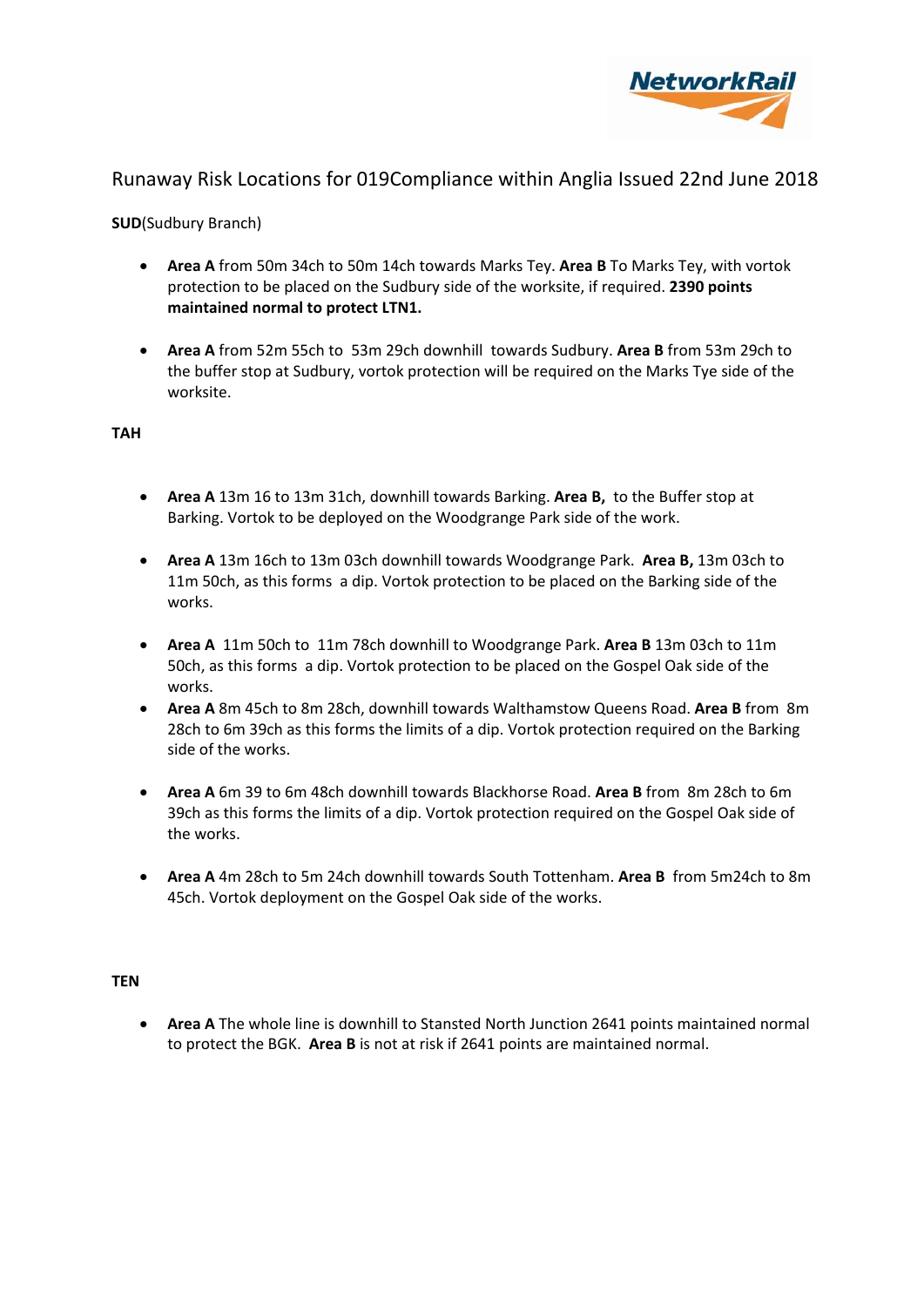

## **TLA**

 **Area A** 34m63ch to 33m 62ch downhill to towards Stansted South Junction. Area B to Stansted South Junction , protection will be required on the airport side of the worksite. **2636 and 2635 points to be maintained in normal to protect the BGK.**

## **TLL**

- **Area A** 7m 24ch to 7m 28ch, downhill towards East Ham. **Area B** 7m 24ch to 2m 24ch. Vortok to be deployed Barking side of the works. **Check**
- **Area A** 7m 30ch to 7m 35ch, downhill towards Barking **Area B** 7m 35ch to 12m 35ch. Vortok to be deployed London side of the works. **Check**
- **Area A** 15m 39ch to 15m 44ch, downhill to Rainham. **Area B** 15m 39ch to 10m 39ch. Vortok protection required on the Tilbury side of the works.

## **TSE** (SOUTH TOTTENHAM EAST JN TO TOTTENHAM SOUTH JN)

 **Area A** Runaway risk from T&H to the BGK line of route. Protection to be provided on the T&H side of the worksite. **74 and 75 points on T&H maintained to prevent runaway event.** 

**TWN** (Thorpe to Walton)

 **Area A** 66m 74ch to 67m 04ch downhill to Thorpe-le-Soken. **Area B** 66m 74ch to 65m 21ch, 3086 points to be maintained normal to protect the COC.

### **UPG** (UPMINSTER – GRAYS)

**Area A** between 4m 20ch and 5m 16ch in both directions. **Area B** This is a dip, so no protection required outside these limits. Vortok protection require don both sides of the site.

**Area A** from 6m 45ch to 6m 24ch downhill to Grays. **Area B** to the Buffers in Grays 2277 and 2280 points normal. Vortok protection to be placed on the Upminster side of the work site. **To protect the Tilbury Lines, 2277 and 2280 need to be maintained in normal.**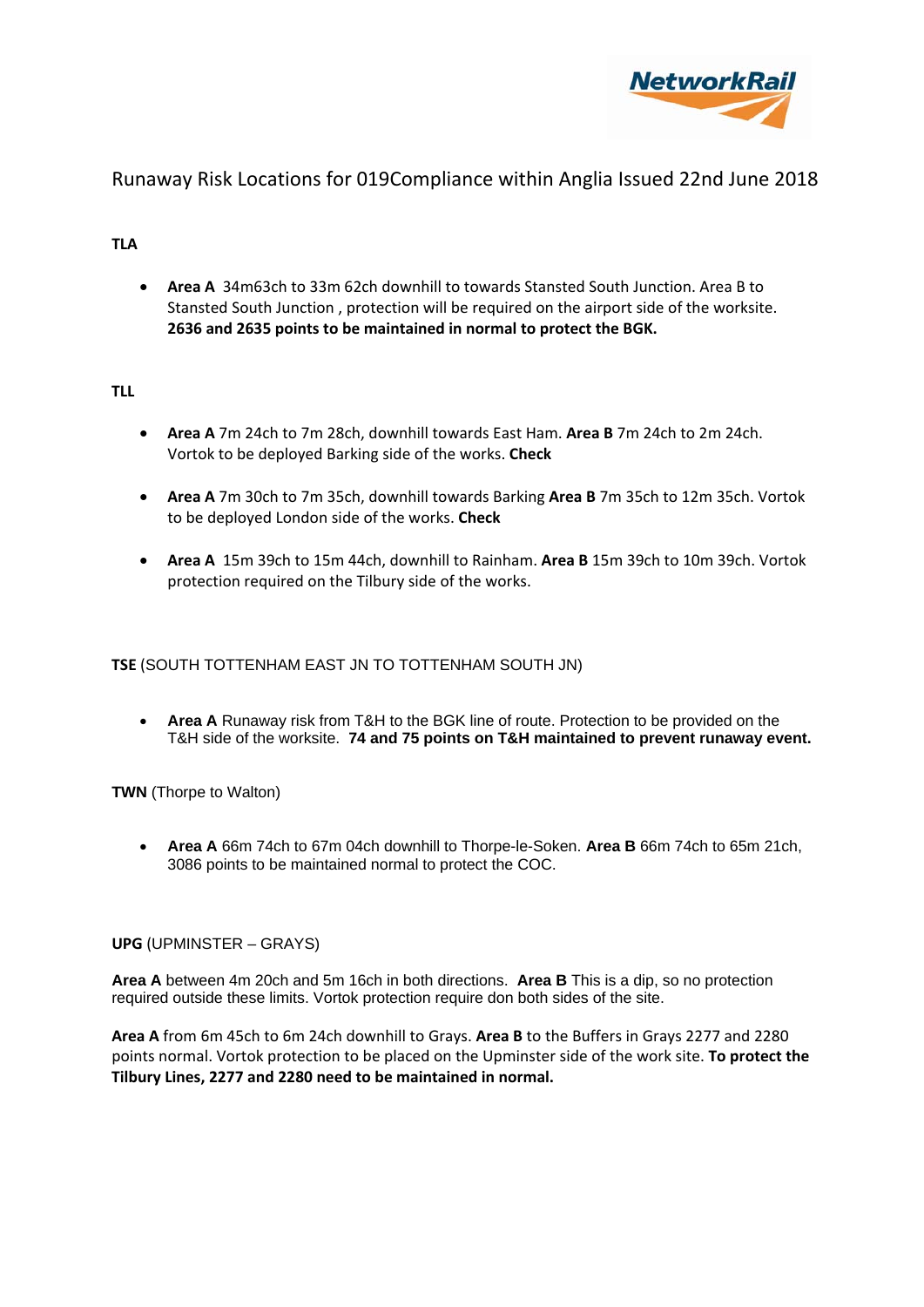

#### **WHC**

## WHITLINGHAM TO CROMER

- **Area A** 1m 77ch to 2m 76ch, downhill towards Whitlingham Junc. **Area B** None, **Points 102 and 103 to normal to protect NOL.**
- **4m** 68ch to 5m 09ch downhill towards Whitlingham Junc. **Area B** from 4m 68 to Whitlinghm Junc **Points 102 and 103 to normal to protect NOL.** Vortok to be deployed on the Cromer side of the works.
- **Area A** 6m 55ch to 7m 12ch downhill towards Wroxham. **Area B** 7m 12ch to 12m 12ch. Vortok to be deployed on the Norwich side of the works.
- **Area A** 8m 05ch to 8m 07ch downhill to Wroxham. **Area B** 8m 07ch to 13m 07ch. Vortok to be deployed on the Norwich side of the works.
- **Area A** 12m 43ch to 12m 50ch downhill towards Worsted. **Area B** form 12m 50ch to 13m 77ch. Vortok to be deployed on the Norwich side of the works.
- **Area A** 13m 16 to 13m 77ch downhill towards Worsted. **Area B** 13m 16 to 8m 16ch. Vortok to be deployed on the Cromer side of works.
- **Area A** 20m 34ch to 21m 10ch downhill towards Gunton. **Area B** 20m 34ch to 15m 34ch. Vortok to be deployed upon the Cromer side of the works.
- **Area A** 22m 30ch to 22m 62ch downhill towards Gunton. Area B 22m 30ch to 17m 30ch. Vortok to be deployed on the Cromer side of the works.
- **Area A** 23m 32ch to Cromer downhill to Cromer buffer stops. **Area B** None. Vortok to be deployed on the Norwich side of the works.